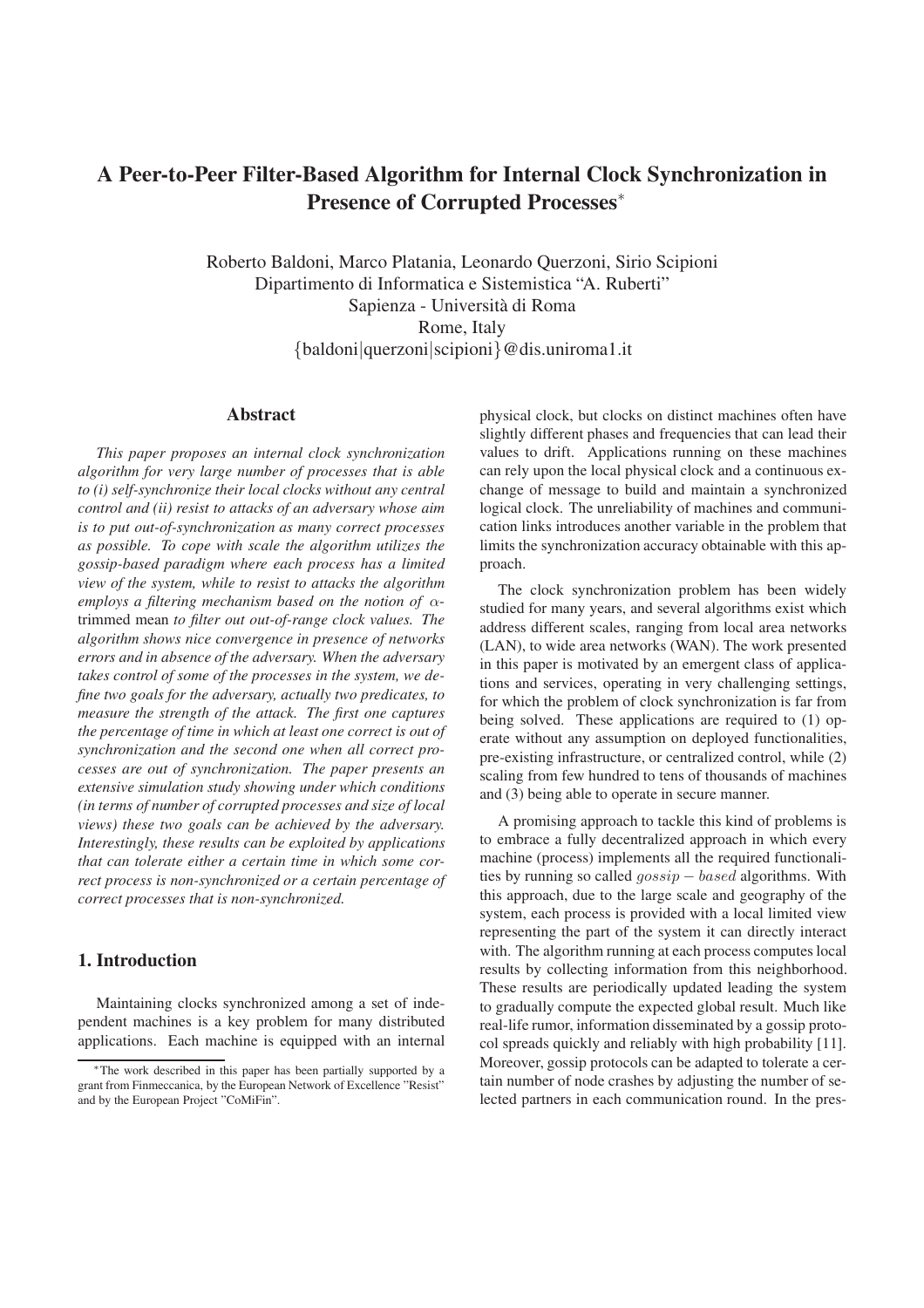ence of failures stronger than crashes (e.g. byzantine failures), the problem of avoiding the diffusion of false information becomes the dominant factor to face for realizing a correct solution.

In this paper we introduce a filtering solution based on a well-know statistical notion, the α*-trimmed mean*, and on a nature inspired mechanism coming from the *coupled oscillators* phenomenon. The latter mechanism is employed to cope with the large scale indeed the coupled oscillators phenomenon shows enormous systems of oscillators spontaneously locking to a common phase, despite the inevitable differences in the natural frequencies of the individual oscillators. Examples from biology include network pacemaker cells in the hearth, congregations of synchronously flashing fireflies and crickets that chirp in unison. A description of the phenomenon was pioneered by Winfree [21] and extended by Kuramoto [15]. This approach was adopted in [3] to design a synchronization protocol able to deliver good synchronization accuracy in very large scale systems where every nodes either behaves correctly or crashes .

The filtering mechanism based on the notion of α*trimmed mean*, is used to block the spread of false information injected in the system by byzantine processes. Specifically, every process drops some of the values read from other processes with the aim of eliminating all the faulty values provided by byzantine processes.

In order to evaluate our solution in a worst case scenario we modeled the testing environment assuming the presence of an adversary that can control the behavior of some processes. These corrupted processes can then cooperate with correct ones with the aim of disrupting the protocol behavior (i.e., break the synchronization). We define two goals in terms of predicates for the adversary: the first one (TP1) states that the adversary wins if one correct process has is clock value influenced by a corrupted process. The second goal (TP2) states that the adversary wins if each correct process has its local clock influenced by at least a corrupted process.

More specifically, we firstly show how our algorithm is able to maintain good convergence speed and resilience to error induced by network perturbation in absence of an adversary. Then we introduce two performance metrics, namely Error Persistence (i.e., number of synchronization rounds in which at least one node experienced an error in its local clock induced by a corrupted process with respect to the system lifetime), and Infection Index (i.e., percentage of correct processes that at each synchronization round experienced an error in its local clock induced by a corrupted process), that allow to practically asses when TP1 and TP2 become true as a function of the number of corrupted processes and the size of the view associated to each process. Doing so, our algorithm is actually highly configurable in order to obtain the desired level of resilience (according to the application needs) to attacks of the adversary, in terms of amount of time in which an error caused by corrupted processes is present in the system and the number of processes infected by the corrupted clock values.

The rest of the paper is organized as follows: Section 2 presents the system under which our algorithm works, while Section 2.1 presents the clock coupling model along with the algorithm, definition of precision achievable by a clock synchronization algorithm and of a Byzantine Resilient system. Section 3 presents the clock synchronization algorithm and provides a description of the behavior of a corrupted process while the experimental evaluation is presented in Section 4. Finally Section 5 discusses related works and Section 6 concludes the paper.

## 2. System Model

We consider a system constituted at any time  $t$  by a finite but unknown set of uniquely identified processes  $\mathbb{P}_t$ . This set can change over time. Process can either crash or be corrupted by an adversary at any time during their computation. A process that either does not crash or does not get corrupted during the entire system lifetime is considered correct. At any time  $t$  the set of correct processes will be denoted as  $P_t$ , the one of corrupted processes  $C_t$  and  $\mathbb{P}_t = P_t \cup C_t.$ 

Each process  $p_i \in \mathbb{P}_t$  has a finite set of neighbors. In the following we refer to this set as the *local view*  $(lv_i)$  of process  $p_i$ . Neighbors processes communicate by exchanging messages through point-to-point communication. Communication between correct processes is authenticated and reliable even though message transmission delays are unpredictable.

The local view of a process  $p_i \in \mathbb{P}_t$  is obtained through a Peer Sampling Service[14]. We assume the processes belonging to the  $p_i$ 's view provided by the Peer Sampling service, to be a uniform random sample of the system population at time t. If a process  $p_i$  crashes, the Peer Sampling Service will not include anymore  $p_i$  in any view.

We also assume that every process is equipped with a hardware clock. Depending on its quality and the operating environment, its frequency may drift. Manufacturers typically provide a characterization for  $\rho$  – the maximum absolute value for clock drift. Ignoring, for the time being, the resolution due to limited pulsing frequency of the clock, the hardware clock can be described by:

$$
C(t) = ft + C_0;
$$

where:  $(1 - \rho) < f < (1 + \rho)$ .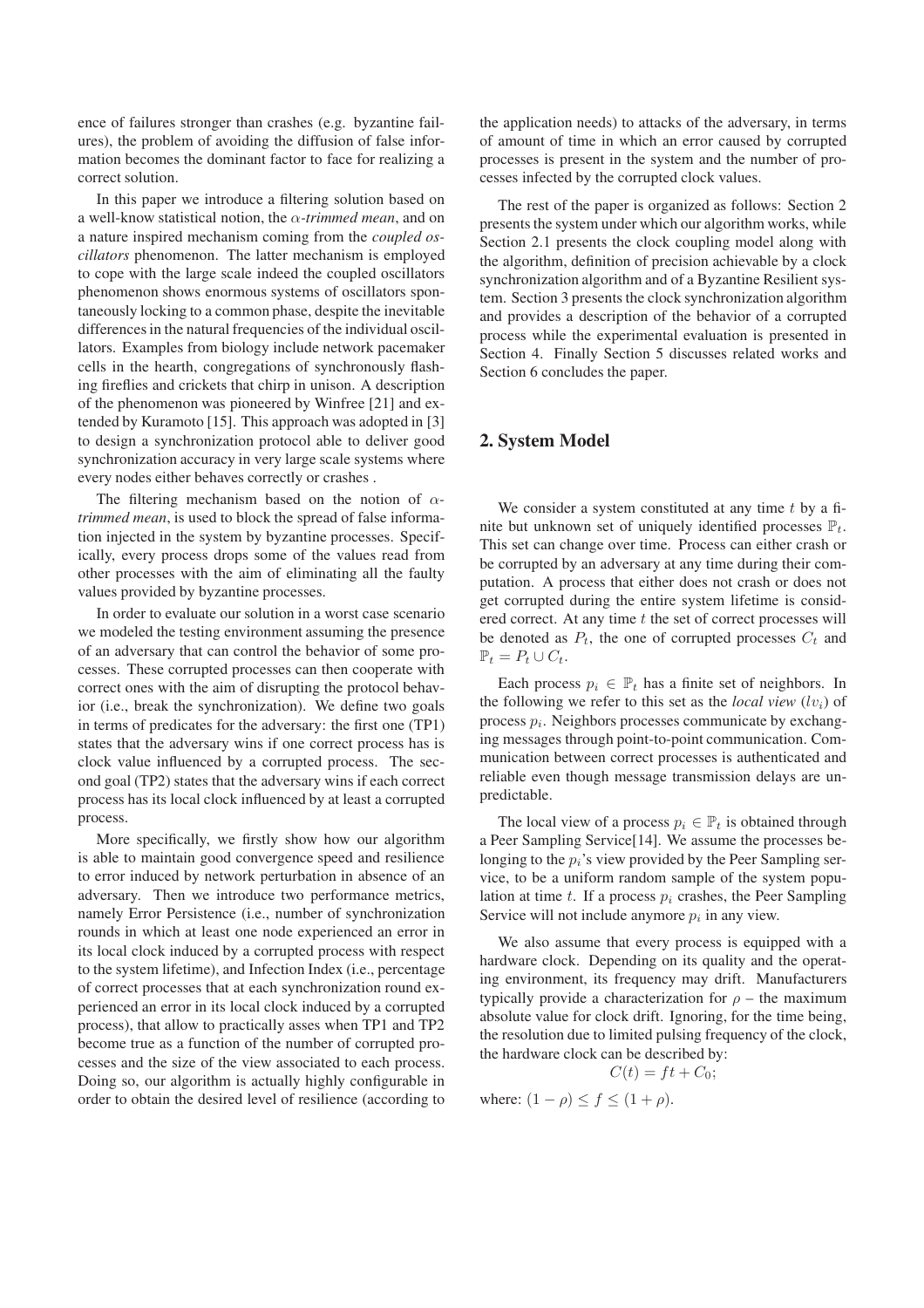#### **2.1. Adversary-free Internal Clock Synchronization**

In an Internal Clock Synchronization processes belonging to the system have to cooperate in order to reach a common clock value despite the lack of an external time reference and the presence of failures, an adversary and communication uncertainty. This global clock is then instantiated at each process through a local clock value that depends on the local hardware clock and that can be adjusted thanks to the message exchanged among the processes. The goal of the Internal Clock Synchronization is to minimize the differences between local clocks of processes and to bound it to an error that will be a function of the communication delays and the view of the system of each process.

In order to define the correct behavior of our system in absence of an adversary we introduce the *Synchronization Error (SE)* that describes the precision of synchronization at time t and of *adversary-free Synchronization Range* that, otherwise, describes the precision of synchronization that a clock synchronization algorithm run by correct processes can achieve. More in particular the Synchronization Error  $SE(t)$  at time t is the standard deviation, computed at time t, of clock value of node belonging to the system and a definition of Synchronization Range is the following:

Definition 1 *Adversary-free Synchronization Range Let consider* I *be a time interval*  $[t_1, t_2]$  *(with*  $t_1 < t_2$ *) where*  $C_t = \emptyset$  for each  $t \in I$ . Moreover let  $R_I$  be a synchro*nization range dependent from a clock synchronization algorithm A and an error distribution in*  $[t_1, t_2]$  *E. The system is synchronized in* I *iff:*

$$
|SE_{P_t}(t)| < R_I, \forall t \in I
$$

#### **2.2 Model of the Adversary**

At any time t a subset of corrupted processes  $C_t$  can get into the system under the control of an adversary. When a process is corrupted, the adversary can impose any value to the local clock of the process. The adversary obeys the following assumptions:

- 1. The adversary knows the Synchronization Range  $R_I$ for any possible time interval  $I$ ;
- 2. The adversary is able to coordinate behavior of corrupted processes using out-of-band communications. Therefore the adversary is able to coordinate a common *strategy* including a common starting point for the attack and let corrupted processes impose a common local clock value.

The adversary has two goals to achieve expressed by the following *target predicates*:

 $(TP1) \exists t \in [t_1, t_2]: \forall t' \in [t, t_2] \Rightarrow (\exists p \in P_{t'} :$  $|SE_{P_{t'}}(t')| \ge R_I$  and  $|SE_{P_{t'}-\{p\}}(t')| < R_I$ 

This predicate states that the adversary wins (i.e., TP1 becomes true) when, starting from a certain time instant  $t$  there will always be at least a correct process in the system whose clock value is infected by the adversary and the synchronization error fails to remain within the Synchronization Range.

(TP2) 
$$
\exists t \in [t_1, t_2] : \forall t' \in [t, t_2] \Rightarrow
$$
  
\n $(\nexists k \in (0, |P_{t'}|] : \forall \{p_{i_1}, \ldots, p_{i_k}\} \in P_{t'} \Rightarrow$   
\n $(|SE_{P_{t'}}(t')| \geq R_I \text{ and } |SE_{P_{t'}-\{p_{i_1}, \ldots, p_{i_k}\}}(t')| < R_I)$ 

This predicate states that the adversary wins (i.e., TP2 becomes true) when, starting from a certain time instant  $t$ , the local clock of every correct process in the system is infected by the adversary. In this last case there will be no two correct processes in the system with synchronized clocks.

Let us remark that TP2 implies TP1 and the viceversa is not necessarily true.

Finally the assumption of correctness of the Peer Sampling Service follows that also Eclipse attack are not possible for the adversary. In an Eclipse attack [6, 20], a modest number of corrupted processes conspire to fill the local view of a correct process with corrupted ones, with the goal of dominating the neighbor set of each correct process.

#### 3 The Filter-Based Algorithm

We present a solution inspired by the algorithm in [3] where it is proposed a fully decentralized algorithm able to maintain Internal Synchronization in large scale systems. We develop a new clock synchronization algorithm through the introduction of a static filtering based on well-know theory of α*-trimmed mean*. Using this filtering mechanism, each node discards from its view, of size  $n, m = (U_i - L_i)$ elements, where  $L_i = |\alpha_m n|$ ,  $U_i = n - L_i$ , and  $\alpha_m \in$  $[0, 0.5)$ . In the following we assume that the difference between neighboring clocks are estimated as NTP does [18]. Under this assumption, the real offset is such as the error is bounded by  $\pm RTT/2$ , where RTT is the round trip time but, as it is showed in [3], the error strictly depends from channel asimmetry.

#### **3.1 Behavior of a correct process**

Using this solution the filter-based clock synchronization algorithm performs at each round  $\ell$  the following steps in a correct process  $p_i$ :

1. Asks to Peer Sampling Service a random list of neighbours.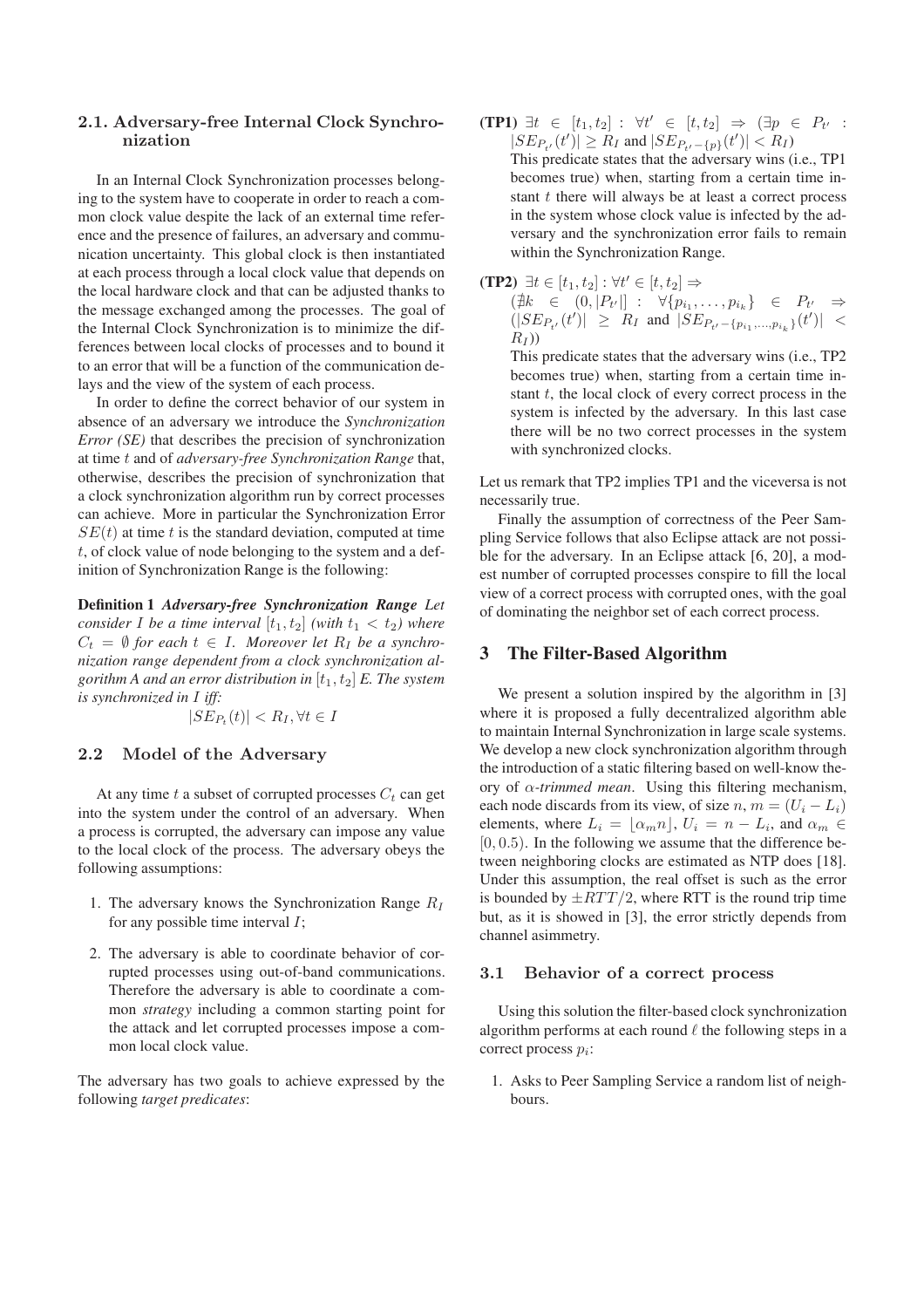- 2. Evaluates the difference with every neighboring clock, using the Remote Clock Reading Procedure.
- 3. Sorts the offset respect its neighbours in a ordered list  $O_i$
- 4. Computes new clock by mean of the equation

$$
C_i((\ell+1)\Delta T) = C_i(\ell \Delta T) + f_i \Delta T +
$$
  
+ 
$$
\frac{1}{U_i - L_i} \sum_{k=L_i}^{U_i} [O_i(k)] \tag{1}
$$

5. Update the value of  $C_i$ .

Where  $\Delta T$  is the time interval between two consecutive synchronization rounds.

### **3.2 Behavior of a corrupted process**

At any time  $t$ , a process belonging to  $C_t$  executes the same algorithm of a correct one but it adds/subtracts a value  $E_B(t)$  at the local clock computed at step 4 of the filterbased algorithm. In the following we assume that all corrupted processes add/subtract the same value to the their clock which results in the worst attack from an adversary point of view as different added or subtracted values could inherently reduce the strength of the attack. Considering that the adversary knows  $R_I$  (see Section 2.2),  $E_B(t)$  is computed by the adversary in order that if a correct processes computes its new clock value including the value of a corrupted process, the synchronization error fails to remain within the Synchronization Range. Finally we say that a correct process is *infected* when a correct process either reads a value from at least one corrupted process (i.e., the filter is not able to discard all corrupted values) or it reads a value from at least one infected process.

## 4 Evaluation

In this section we evaluate the behavior of the proposed filter-based algorithm. We first discuss its behavior in an adversary-free scenario where its performance can only be affected by transmission delays. Through this first step we show how, in this setting, the algorithm is able to quickly synchronize clocks of a large set of processes with an error that strictly depends from the underlying communication network characteristics.

In a second phase we evaluate the algorithm behavior in a setting where an adversary tries to achieve its goals (i.e., TP1 and TP2) by coordinating of a certain number of corrupted processes. This part of the evaluation assesses how, under certain conditions, the filtering mechanism is able to rule-out the influence of corrupted processes and maintain all (or just a part of) correct processes synchronized.

The evaluation was realized through a simulation-based study conducted on the Peersim [1] simulator.

#### **4.1 Evaluation Metrics**

Throughout this section we consider to the following metrics to evaluate the algorithm behavior:

- **Synchronization Error.** The synchronization error  $(SE)$ is the standard deviation of the various processes' clock values. In an ideal setting this value should be zero, i.e. all clocks are perfectly synchronized on a same value.
- Convergence Time. The Convergence Time is the number of synchronization rounds  $(SR)$  needed for the system Synchronization Error to fall below a desired target value. If not differently stated, the Synchronization Error target value considered in out tests was  $10\mu sec$ .
- Error Persistence. The Error Persistence is defined as the fraction of synchronization rounds in which at least a correct process is infected from a corrupted one. Intuitively, this metric measures the ability of the adversary to continuously maintain at least part of the system under its influence; when Error Persistence is 1, at each round at least one correct process in the system is infected and, therefore, the adversary succeed in reaching the goal defined by TP1.
- **Infection Index.** The Infection Index at time  $t$  is defined as the ratio between the number of correct processes infected by corrupted ones and the total number of correct processes  $P_t$ . Intuitively, this metric measures the ability of the adversary to influence a large fraction of the system; when the Infection Index is 1, no two correct processes exist in the system with synchronized clocks and, therefore, the adversary succeed in reaching the goal defined by TP2.

#### **4.2 Evaluation Scenarios**

Metrics have been measured in two relevant scenarios. These scenarios were defined differently in order to isolate specific aspects relevant to the metrics under exam.

Adversary-free scenario - This scenario models a system in which the set of participating processes is static (no process is added/removed during the whole system lifetime), the network delay is bounded but unknown and there is no adversary trying to infect processes (i.e.  $\forall t, \mathbb{P}_t = P_t$ ). Every process executes the filter-based algorithm every  $\Delta T$ time units, but not in a lock step mode.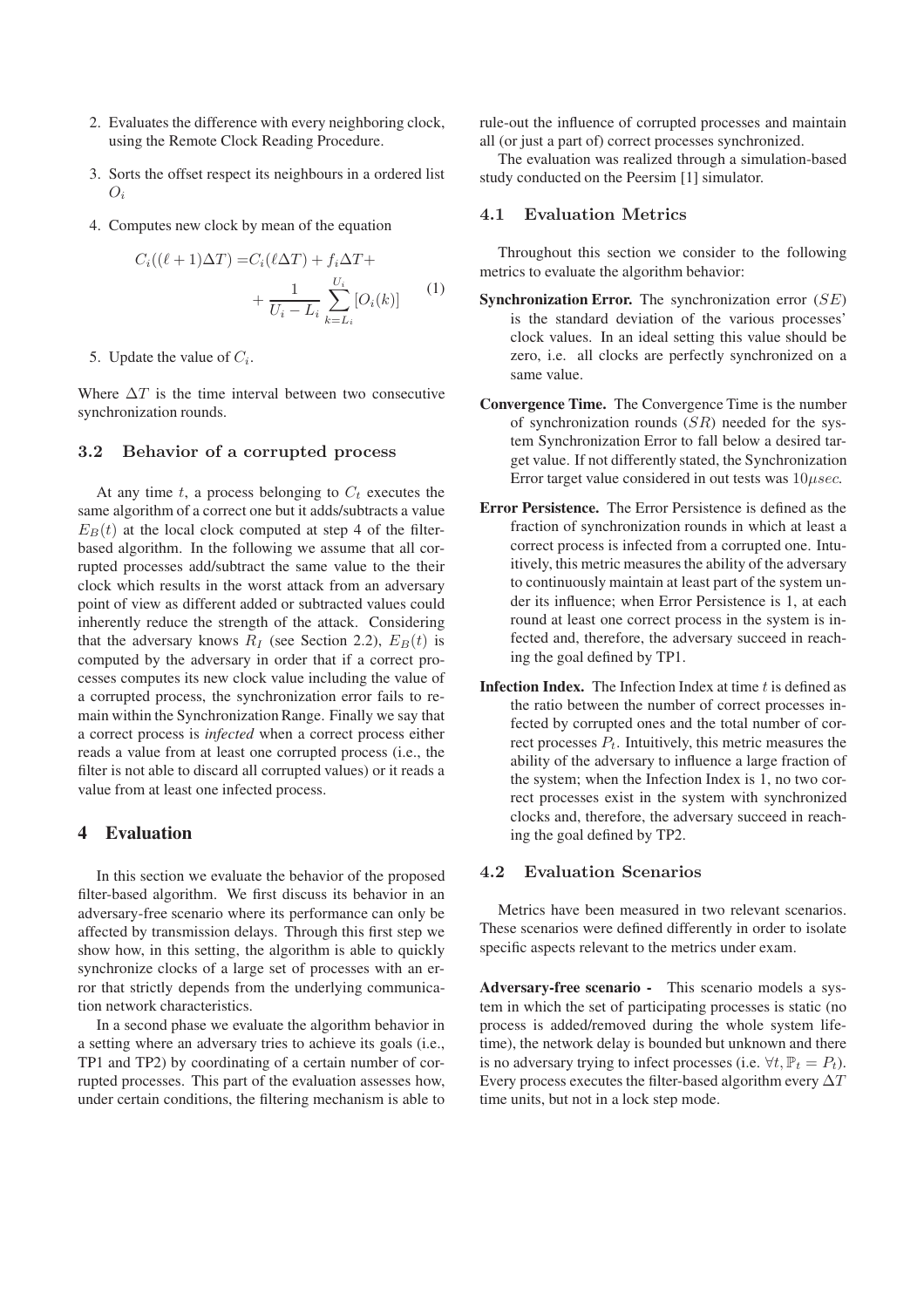Network channel delays are modeled by means of a Gaussian distribution whose mean and standard deviation have been derived by fitting several round-trip data set measured over the Internet [4]. More specifically, in this scenario we consider *slow channels* characterized by an average round trip delay of 180msec, and *fast channels* characterized by an average round trip delay of 30msec. In order to evaluate the Convergence Time and the Synchronization Error we considered the communication channels symmetric and asymmetric respectively. Channel asymmetry defines how the round-trip time (RTT) experienced by processes is distributed between the two directions of a communication channel. Given a channel connecting process A to process B, channel asymmetry is defined as the ratio between the transfer delay of a message from A to B and the delay back from B to A. Limitedly to tests where asymmetric channels are assumed, the asymmetry is modeled by means of a Gaussian distribution with mean 0.5. The parameters of this distribution are used in order to explore the sensitivity of the algorithm to channel asymmetry, and thus to measure the corresponding Synchronization Error.

The algorithm round duration  $\Delta T$  was defined, for the purposes of these tests, as the third quartile of the slow channels RTT Gaussian distribution.

Scenario with the adversary - This scenario models a system in which the set of participating processes is static, the network delay is bounded but unknown and an adversary is present that tries to influence the system through a set  $C_t$  of corrupted processes (i.e.  $\forall t, \mathbb{P}_t = P_t \cup C_t$ ). In this scenario, in order to better characterize the dependency of the Synchronization Error from the presence of corrupted processes, we ignore the estimation errors on clock differences caused by the communication channels, i.e. we assume symmetric channels.

## **4.3 Results for the Adversary-Free Scenario**

In this first evaluation phase, we want to investigate if a system running the filter-based algorithm is able to reach a target synchronization range R. This evaluation is conducted in the previously introduced adversary-free scenario. In order to evaluate the behaviour of the proposed algorithm we can refer to well-known results from statistics. Our algorithm, in fact implements a α*-trimmed mean*. Previous works on the trimmed mean [8] show that its variance depends from the distribution of samples in the considered population. When a normal distribution or similar lightertail distributions are considered the variance of the sample mean is a lower bound for the variance of the trimmed mean. Otherwise, when heavy-tail distributions are considered the variance of the sample mean is an upper bound for

the variance of trimmed mean. In the latter case results obtained applying the trimmed mean improve by increasing the value of  $\alpha_m$  (i.e., the percentage of discarded samples) with respect to those obtainable by means of a sample mean.



**Figure 1. Convergence Time dependency from view size and**  $\alpha_m$  ( $|\mathbb{P}_t| = 64000$ )

Figure 1 reports the Convergence Time of the filter-based algorithms when varying both the percentage of discarded samples  $\alpha_m$  and the local view size  $lv_i$ . These results refer to a system constituted by  $\mathbb{P}_t = P_t = 64000$  processes running over a network characterized by perfectly symmetric channels. Clock values have been initially distributed uniformly on the range [0,60] The graph shows how Convergence Time increases with  $\alpha_m$  and, on other hand, decreases as the view size  $lv_i$  increase. This is coherent with the previously described trimmed mean properties. For a rectangular distribution, in fact, the trimmed mean has a variance larger than the one of the corresponding sample mean [19]. Consequently, increasing  $\alpha_m$ , also increases the Convergence Time needed to reach the predefined target synchronization range  $R = 10^{-8}$ <sup>1</sup>. Despite this, differences in the Convergence Time are limited; consequently, large values for  $\alpha_m$  can be considered acceptable.

Asymmetric channels Figure 2 reports the Convergence Error obtained by filter-based algorithms when varying both the percentage of discarded samples  $\alpha_m$  and the local view size  $lv_i$ . These results refer to a system constituted by  $|\mathbb{P}_t| = |P_t| = 64000$  processes running over a network characterized by asymmetric channels. Clock values have been initially distributed uniformly on the range [0,60]

<sup>&</sup>lt;sup>1</sup>The synchronization range was set close to 0 because, when channels are perfectly symmetric communication delays have no influence on the Synchronization Error (see Equation 1).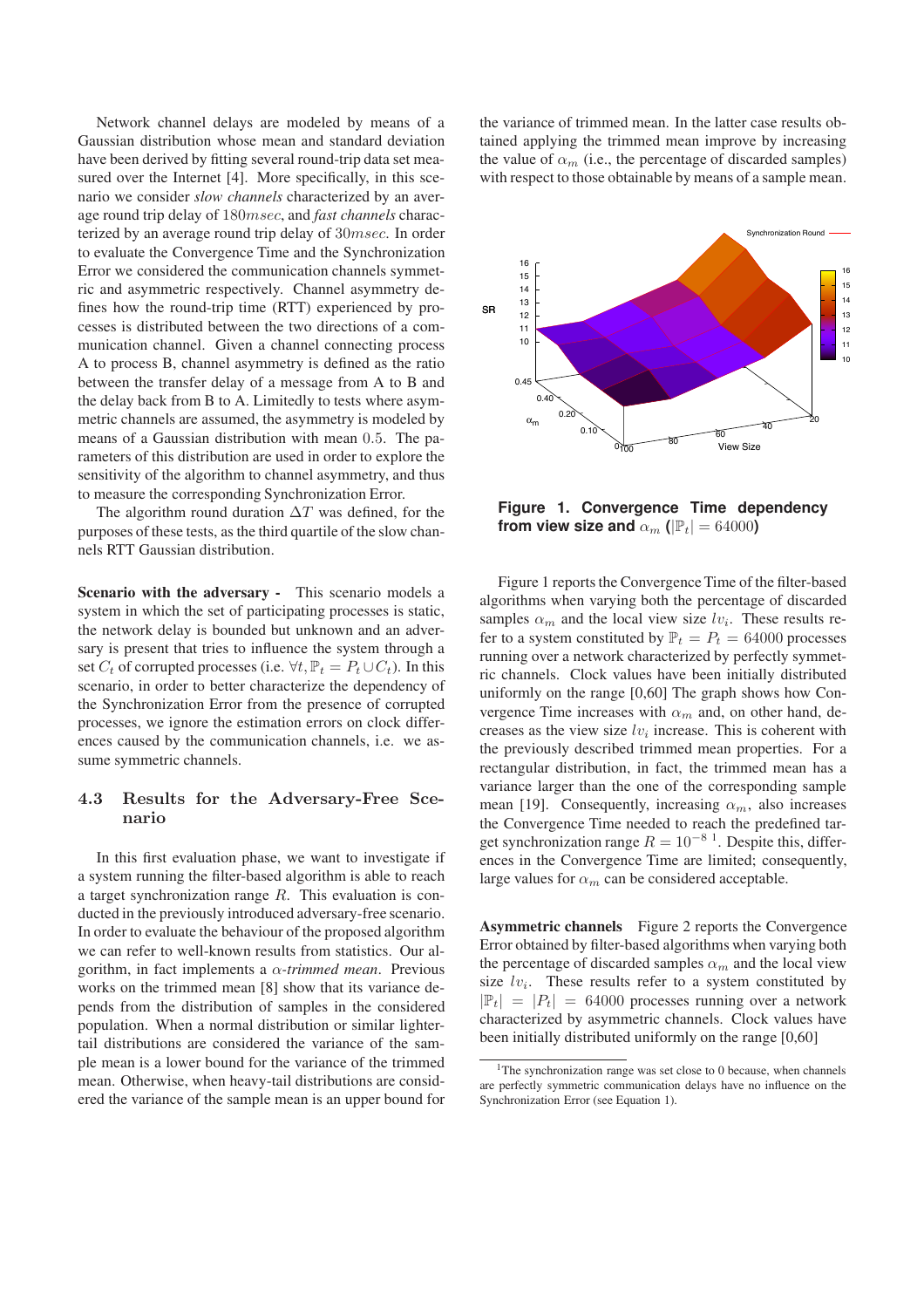

**Figure 2. Synchronization Error dependency from view size and**  $\alpha_m$  ( $\left|\mathbb{P}_t\right| = 64000$ )

Due to the different communication channel model adopted in this test, errors in clock readings show a heavytail distribution. This distribution causes the trimmed mean to produce values with a variance smaller than the one of the corresponding sample mean. Consequently, increasing the value of  $\alpha_m$ , the Synchronization Error decreases, coherently with the result showed in [19]. Our results, shown in Figure 2, confirm this behaviour and show that for this setting an upper bound on the Synchronization Error can be obtained with  $\alpha_m = 0$ .

From the tests conducted in the two considered adversary-free scenarios we can conclude that the filterbased algorithm is able to converge to a target synchronization range, as long as the local view size of every process and the percentage of discarded elements  $\alpha_m$  are correctly configured. Moreover, large values of  $\alpha_m$  are acceptable as they affect negatively only for a small factor the Convergence Time but considerably improve the resilience of system to channel errors (i.e. reduce the Synchronization Error).

# **4.4 Results for the Scenario with the Adversary**

Let us first note that the filter-based algorithm is able to deterministically discard all values read from corrupted processes when each local view includes all processes in  $\mathbb{P}_t$  and if  $\alpha_m \cdot |\mathbb{P}_t| > |C_t|$  (i.e. the number of discarded elements is greater than the number of corrupted processes). In this ideal case the behavior of the proposed algorithm with respect to the resilience to corrupted processes resembles the behavior of Cristian and Fetzer's algorithm [7] with respect to the resilience to byzantine faults. Roughly speaking, this happen if we can configure our algorithm to always discard a number of read values greater than the maximum number of concurrent corrupted clocks.

In more realistic setting where local view size must be limited (and this is usually much smaller than the system size), or where we do not know the maximum number of processes corrupted by an adversary, the probability of discarding all values read from corrupted processes depends from the local view size, from the percentage of discarded elements  $\alpha_m$  and, last but not least, from the ratio of corrupted processes currently present in the system.



**Figure 3. Error Persistence dependency from the view size and the amount of corrupted processes(**| $P_t$ | = 64K,  $\alpha_m = 0.45$ )

Error Persistence. Figure 3 reports the Error Persistence of the system when varying both the local view size  $lv_i$  and the number of processes corrupted by the adversary. These results refer to a system constituted by  $P_t = 64000$  correct processes running over a network characterized by perfectly symmetric channels. The curves show that, given a certain amount of corrupted processes, the algorithm can be conveniently configured in order to attain a desired Error Persistence level. If the number of corrupted processes is too large (e.g. 30% in the plot), even using large local views, the filter based values is not able to discard all values read from corrupted processes. When this happens the Error Persistence reach its maximum value (i.e. 1), and the adversary reach its first goal(i.e., TP1 flips to true) as it is able to continuously influence the system Synchronization Error.

Maintaining the Error Persistence below a certain threshold can be exploited by applications that can tolerate that correct processes will be synchronized for at a certain amount of time. For this class of applications, our clock synchronization algorithm can be useful because Error Persistence can be configured through the view size: the larger the view is, the lower the error will be. This means that by increasing the view size, we enlarge the percentage of time in which all correct processes are synchronized.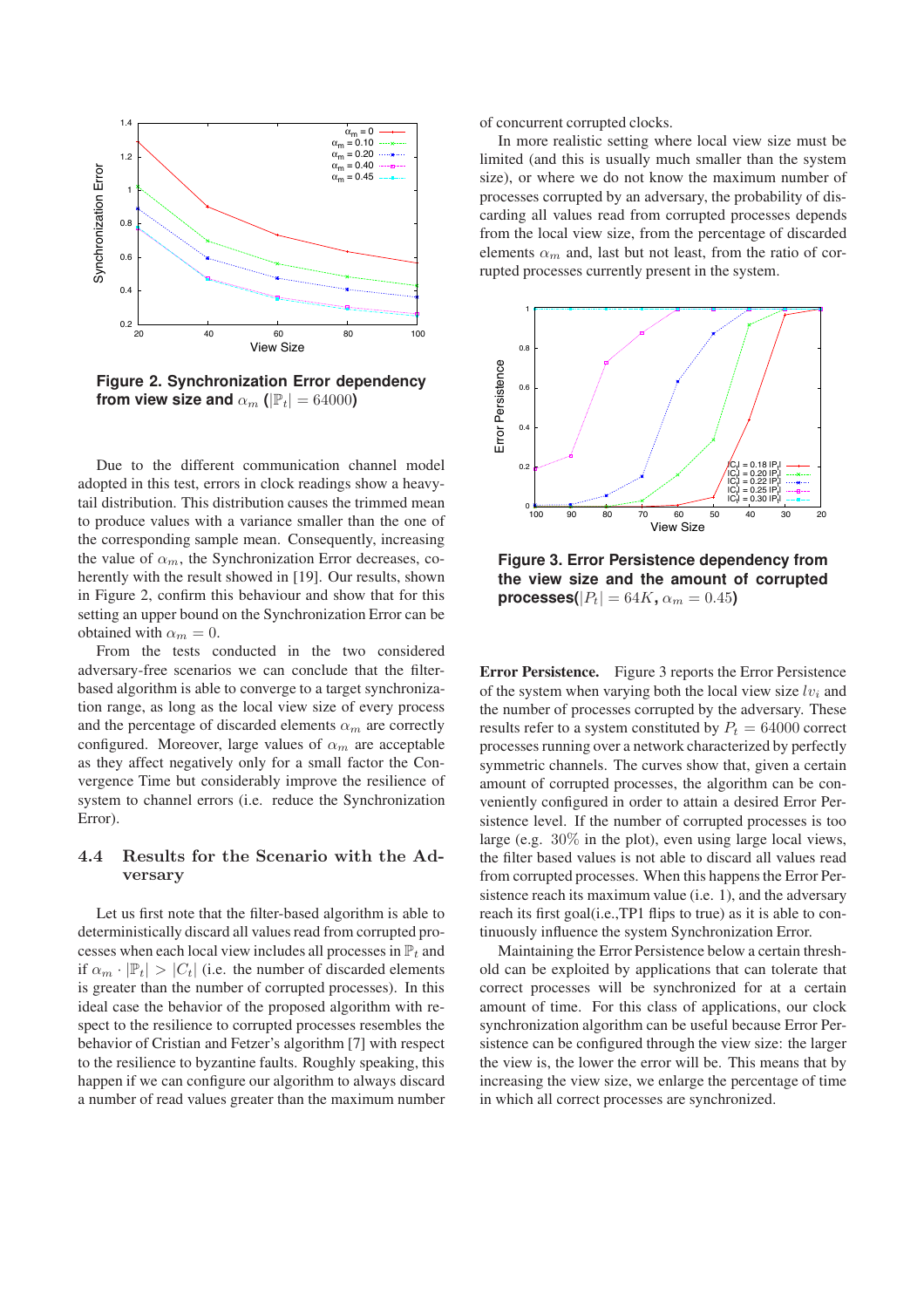Infection Index. The Error Persistence metric does not give any hint about the percentage of correct processes infected by values proposed by the adversary. From this point of view evaluating the Infection Index is very important, because it allows us to asses which fraction of correct processes is affected by the adversary when Error Persistence is equal to 1 (i.e., when TP1 is true). This assessment can be used by applications that can tolerate a clock synchronization service in which some fraction of correct processes is infected by the adversary.



**Figure 4. Evolution of the Infection Index depending from (a) the view size and (b) the amount of corrupted processes (** $|P_t| = 64000$ **,**  $\alpha_m = 0.4$ 

Figure 4 reports the evolution during various synchronization rounds of the Infection Index when varying the local view size (Figure 4(a)) or the number of processes corrupted by the adversary (Figure 4(b)).

Note that these results are obtained with  $\alpha_m$  smaller than in previous tests in order to work in a settings where the Error Persistence is always 1. Figure 4 shows a bimodal behavior. There exists a threshold for both view size and number of corrupted processes after which the whole system becomes infected. In this case the number of correct processes infected is sufficiently large to be comparable with the number of corrupted processes. In this scenario the probability of infection, for a non-infected correct process, grows in each round and rapidly the infection becomes incontrollable. When the system works below this threshold we can tune the local view size in order to limit the fraction of the system influenced by the adversary under a desired level. Let us remark that when all the correct processes becomes infected (infection index equal to one) the adversary reaches its second goal, i.e., TP2 flips to true.

Another important observation from the plots of Figure 4 is the following: if the number of corrupted processes is below the threshold that leads to the whole system infection, the percentage of the correct processes that read a value of a corrupted process at any round can be bounded by a constant number. For example, if we consider the plot depicted in Figure 4(b) with  $C_t = 0.27 * P_t$ , this constant can be 0.01, therefore at most only one process out of one hundred will be out of synchronization at any time. Therefore this bound can be exploited by applications that can tolerate such bound of non-synchronized correct processes. Finally, the plot in Figure 5 is a compact representation of Figure 4(a)) and Figure 4(b) where the dependency among the infection index and the view size and the number of corrupted processes is highlighted. In this plot we show the average infection index of the system computed with respect to a whole simulation after a transitory of 50 synchronization rounds, in which the system stabilizes. From these plots it is very easy to compute a bound of corrupted processes when view size and number of corrupted processes has been fixed.



**Figure 5. Infection Index dependency from the view size and the number of corrupted processes** ( $|P_t| = 64000$ ,  $\alpha_m = 0.4$ )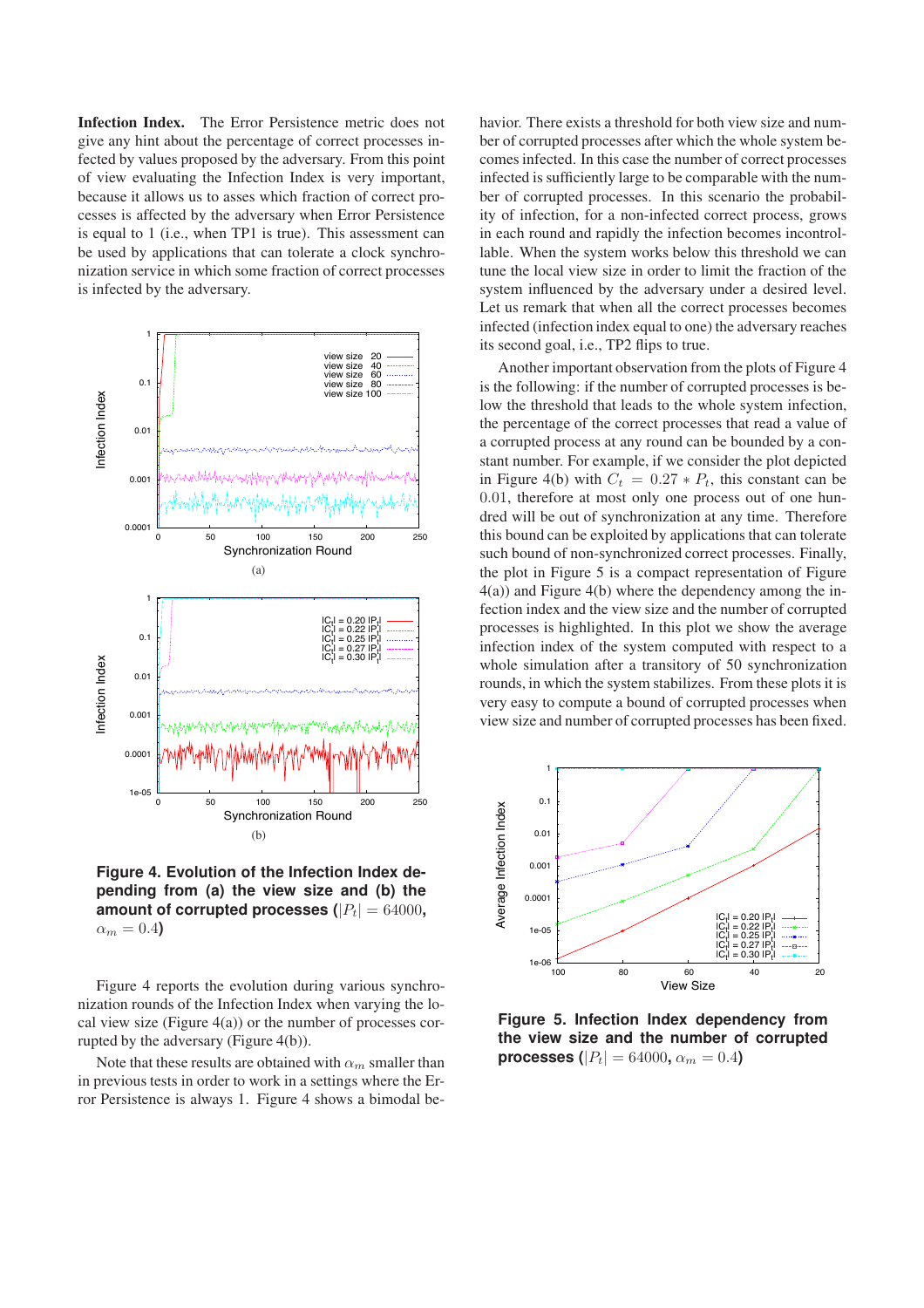## 5 Related Work

There is very large body of work on clock synchronization. Below we focus on the most relevant works.

Since the seminal paper of Lamport [16], many papers addresses the problem of clock synchronization resilient to faulty processes. Differently from our approach, these protocols are based on the complete knowledge of the processes forming the system and on having a clique as underlying communication graph (e.g. [16, 17, 5, 7, 10]) where processes can either execute point-to-point or broadcast communication primitives (e.g. [12]). Moreover, these protocols require each process reads the local clock of every other node in the system and, when handling byzantine failures, there is a predefined bound on the number of correct processes in the system in order that the clock synchronization is correct (e.g., [9, 17, 7]. The interaction between one process and all the other processes in the system would limit severely the scalability of the algorithm in a large scale setting, this is why in our approach each process interacts only with the processes in its view. In this paper we do not show a formal proof of correctness of convergence of clock synchronization, rather we asses the impact of corrupted processes on the effectiveness of clock synchronization. In particular we estimate, considering a certain view size and a number of corrupted processes, (i) the percentage of time in which at least one correct process reads from corrupted processes and becomes infected (i.e., interval of time in which TP1 is true with respect to the system lifetime) and (ii) the percentage of correct processes that becomes infected (i.e., interval of time in which TP2 is true with respect to the system lifetime).

Differenly from our peer-to-peer dynamic approach, NTP uses a master-slave approach in a static and manuallyconfigured hierarchical topology[18]. In this hierarchy, the primary time servers are directly connected to an external reference time source (GPS, atomic clock, etc.) and are the roots of the spanning tree used to diffuse clock values. Secondary time servers are represented by inner nodes in the hierarchy, and they synchronize their clock communicating with one or more primary time servers. In order to be byzantine-fault tolerant NTP utilizes certification authorities, authentication of primary and secondary time servers and secure cryptographed communications.

Peer-to-peer solutions to clock synchronization based on a gossip-based protocol are a recent research field. We know only three works that use this approach ([13, 2, 3]) and none of them do not present an analysis of their behaviour in a byzantine environment. All of them rely on a peer-sampling service and [13] is an example of external clock synchronization while [2] and [3] implements internal clock synchronization.

The model of the adversary used in [5] is closer to ours.

They define an adversary that can corrupt processes and orchestrate attacks and the power of the adversary depens on the number of processes it controls. Differently from our model of adversary, their model assumes that corrupted processes can recover.

### 6 Concluding Remarks

Clock synchronization for distributed systems is a fundamental problem that has been widely treated in the literature. Today's large scale distributed applications, deployed on WANs like Internet, pose new issues in terms of security and scalability that are hardly addressed by existing solutions. These applications thus require the development of new clock synchronization approaches able to reach satisfying level of synchronization while providing the desired level of scalability and security also under attacks. In this paper we presented a peer-to-peer filter based solution to clock synchronization. The peer-to-peer aspect adds scalability to the solution while the filtering capability improve the resistance to attack of an adversary that try to degrade the level of synchronization reached by correct processes. We defined two goals for the adversary that capture two distinct levels of disruption of the system synchronization. The first goal, namely TP1, characterizes the percentage of time in which at least one correct process reads from corrupted processes and becomes infected and the second goal, namely TP2, characterizes when all correct processes become infected.

The simulation campaign pointed out that decreasing the view size associated to each process, it decreases the number of corrupted processes that can be tolerated by the set of correct processes to keep a desired level of synchronization for a certain percentage of time. Moreover, interestingly, the plots showed that if the number of corrupted processes is below a given threshold, the percentage of the correct processes that read a value of a corrupted process at any round can be bounded by a constant number. These bounds can be used by applications that can tolerate at any time such bound of non-synchronized correct processes.

#### References

- [1] Peersim: A peer-to-peer simulator. http://peersim.sourceforge.net.
- [2] O. Babaoglu, T. Binci, M. Jelasity, and A. Montresor. Firefly-inspired heartbeat synchronization in overlay networks. In *Proceedings of First IEEE International Conference on Self-Adaptive and Self-Organizing Systems*, pages 77–86, 2007.
- [3] R. Baldoni, A. Corsaro, L. Querzoni, S. Scipioni, and S. Tucci-Piergiovanni. An adaptive coupling-based